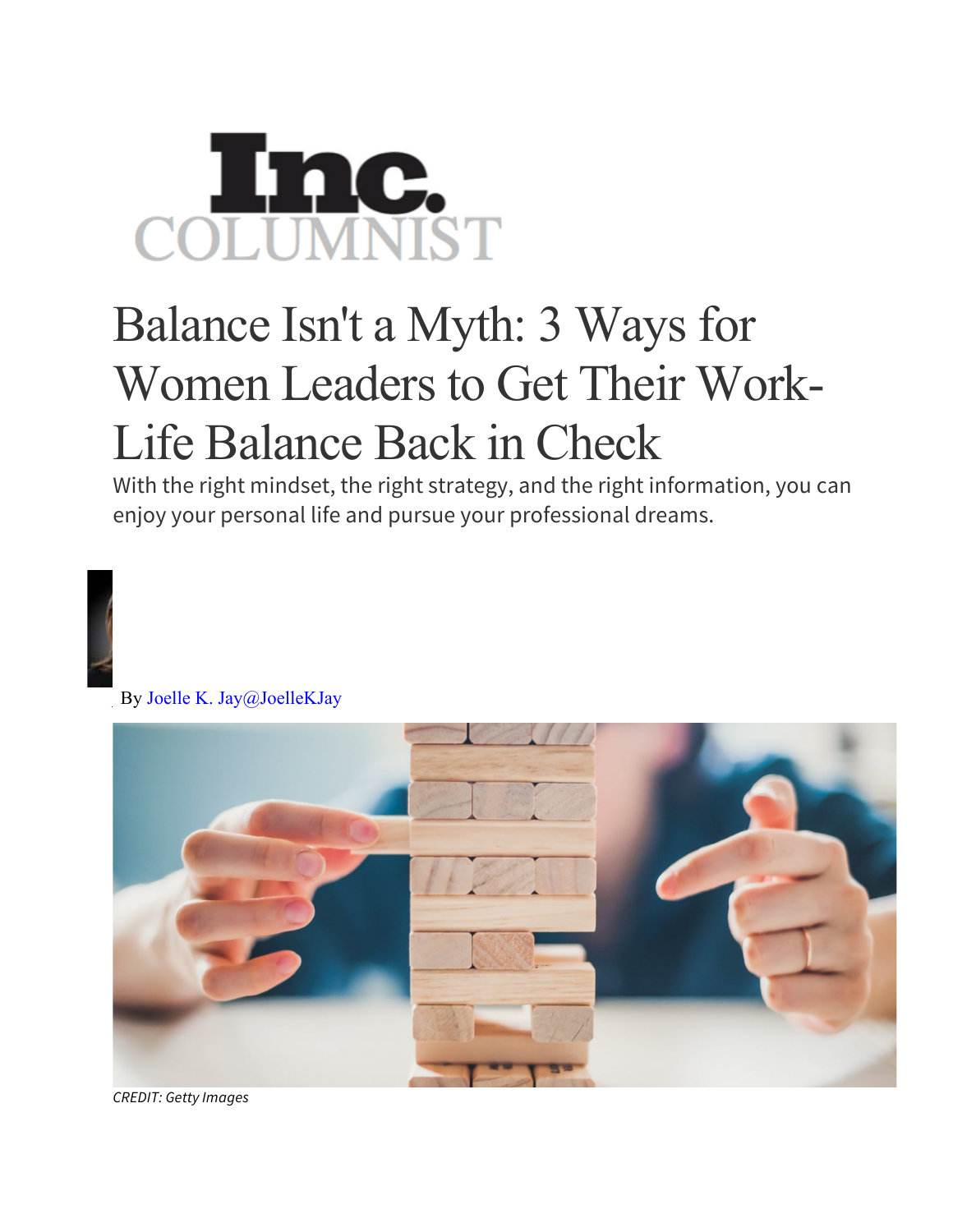When it comes to succeeding at work and home, many women feel they must work twice as hard - because often they do. However, sustaining a healthy and happy way of life, while not losing your sanity, is possible. You don't have to pull back on your professional goals or pare back on your personal ambitions. You can align your home life and your work life in a more effective way. You can make everything fit.

Balance means prioritizing the various elements of your life, with a sense of peace and confidence that you're making the right decisions for yourself, your career, and the people who matter most in your life.

The problem for busy leaders is there's simply too much to do. The pattern is familiar to most working adults in this fast-paced modern world: Put in a jam-packed day at work and race off to a chock-full evening with the family, friends, fitness, church, charities, personal goals, grown and learning, and hobbies. You can't get everything done--but you can't not get everything done, either. It is exhausting.

For the many women that wrestle with these dynamics, they often turn to two options: Scaling back responsibilities at work to support their lives at home, risking letting go of professional goals, or drive twice as hard to make it all happen, and, in the process, drive themselves into the ground. In which of these situations is the woman, or her friends and family affected by the decision, really winning?

Resolving this dilemma requires three important things: A belief it can be done, a fresh perspective, and a few good, practical ideas for how to get better balance in your life.

First, believe it can be done. The same characteristics that make you an exceptional leader can be an advantage in balancing your life. That might include the following: aligning your personal and professional vision, being decisive about your priorities, taking action planning seriously to create efficiencies, getting clear about your strengths and values, learning ever-better systems and building a personal support team around you, and committing to seeing new possibilities available to you when you keep an open mind.

Find a new perspective. Many of our clients who lead extremely busy lives have been able to settle into a more present and peaceful mindset by applying the skills and strategies that work so well in business to their personal life. You already contain these characteristics and view them as your strengths - simply redirect and apply these assets to reach other facets of your life.

Get practical to get better balance. Planning and prioritizing your time is another way to gain control and balance in your life. Think consciously about how to spend your time, decide which tasks matter most to you and your organization, and then drop or outsource